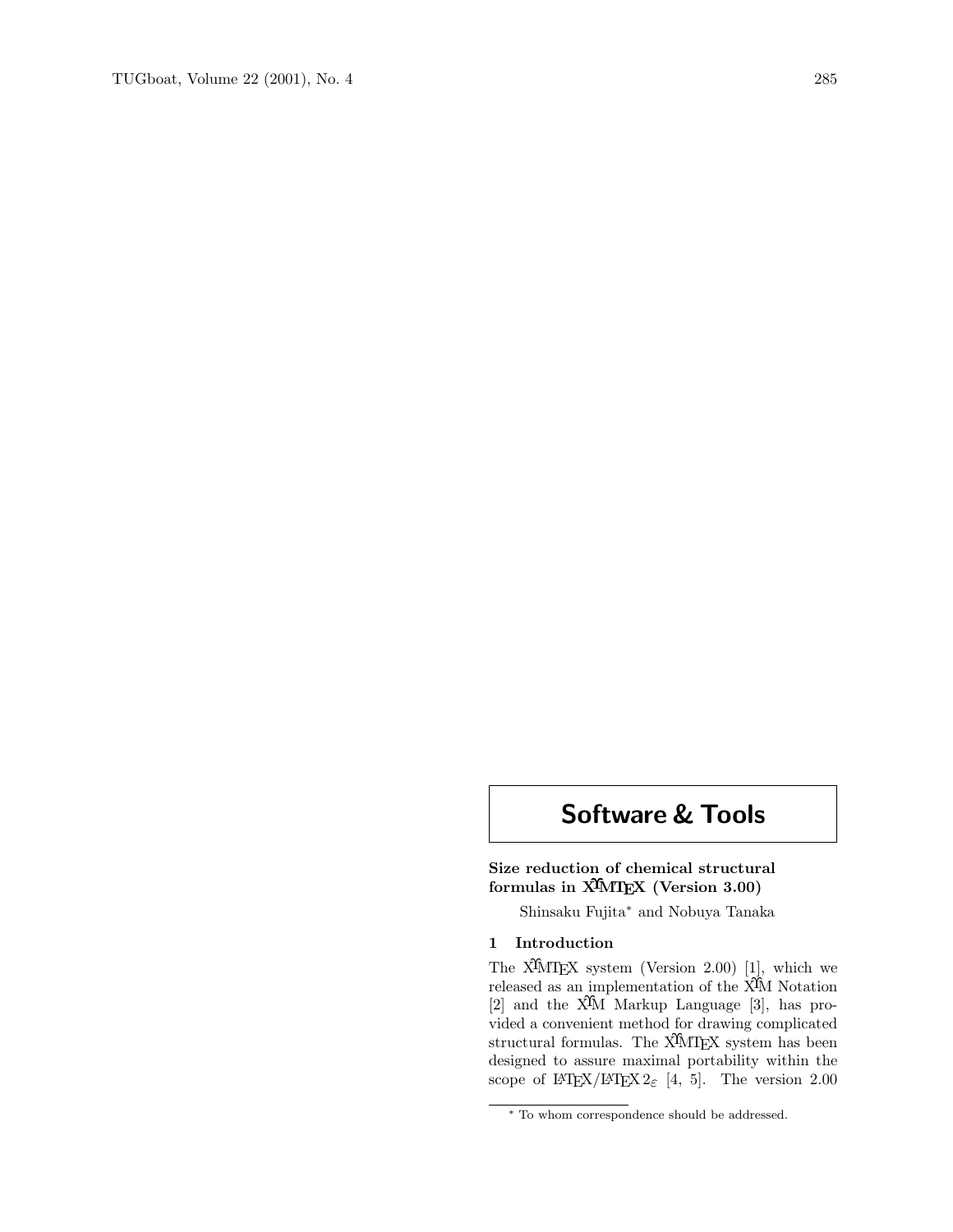has, however, suffered from a drawback that the size reduction of structural formulas has not been permitted. This has come from the fact that the X<sup>I</sup>MT<sub>EX</sub> system has depended on the L<sup>AT</sup>EX picture environment that has been incapable of drawing short bonds (lines). Although the epic system [6] has been used to draw short lines so as to maintain such portability, it has occasionally given a split line. For example, the commands of the epic system,

\drawline(0,0)(171,103) and \drawline(0,0)(171,-103),

are necessary to draw a benzene ring but give the following split lines:



when we encounter the worst-case situation (e.g., under \unitlength=0.08pt). If we lay stress on the portability of a drawing system [7], one of the most promising ways is to rely on the epic system after we analyze and revise the mechanism of giving split lines. Hence, the aim of this paper is to show how the  $\overline{X}$ MT<sub>F</sub>X system (Version 3.00) [8] provides a method for permitting the size reduction of structural formulas within the scope of the LATEX picture environment and the epic system.

#### 2 Basic functions for size reduction

## 2.1 sizeredc package

The command \lineslope of epic has been used to convert the command \drawline of epic into the command \line of the LATEX picture environment. In the process of obtaining the slope of a line, the command \lineslope has occasionally provided a rounding error, which has been found to cause such split lines as described above. A simple remedy for this phenomenon has been given in the sizeredc package (file name: sizeredc.sty) distributed as a part of the present version of X<sup>T</sup>MT<sub>EX</sub>. According to this remedy, the drawing mechanism of the  $\widehat{X}^{\widehat{I}}$ MT<sub>E</sub>X system can be safely switched into the mechanism of epic, if \unitlength is set to be smaller than 0.1pt. Note that the unit length of the  $\widehat{X}$ MT<sub>EX</sub> system is stored by the command \unitlength, the standard value of which is 0.1pt.

## 2.2 Changing unit lengths

The unit length of X<sup>I</sup>MT<sub>EX</sub> can be changed by the command \changeunitlength, which is defined in the sizeredc package. As shown in the following code, the setting by \changeunitlength can be done in the preamble of a document if the value is used in the whole document.

\documentclass{article} \usepackage{carom} \usepackage{sizeredc} \changeunitlength{0.08pt} \begin{document} \footnotesize \bzdrv{1==OH;4==OH} \end{document} OH



The font size of substituents can be changed by such a command as \footnotesize, as shown in the above formula. This should be compared with the counterpart drawn with the standard unit length  $(0.1pt)$  and the font size of \normalsize.



The command **\changeunitlength** can be declared at anywhere in a document; the setting of the command is effective after the declaration, until an alternative declaration is carried out. The grouping technique can be used to limit the effect of the setting within a pair of braces. For example, the codes represented by

{%grouping by braces \changeunitlength{0.06pt} \footnotesize \bzdrv{1==OH;4==OH}} \qquad \bzdrh{1==OH;4==OH}

produce the following size-reduced formula and the corresponding formula of the standard dimension:



The command \changeunitlength sets a unit length given as an argument and declares a flag represented by \sizereductiontrue if the argument is less than 0.1pt. The flag is used to substitute the \drawline command of epic for the \line command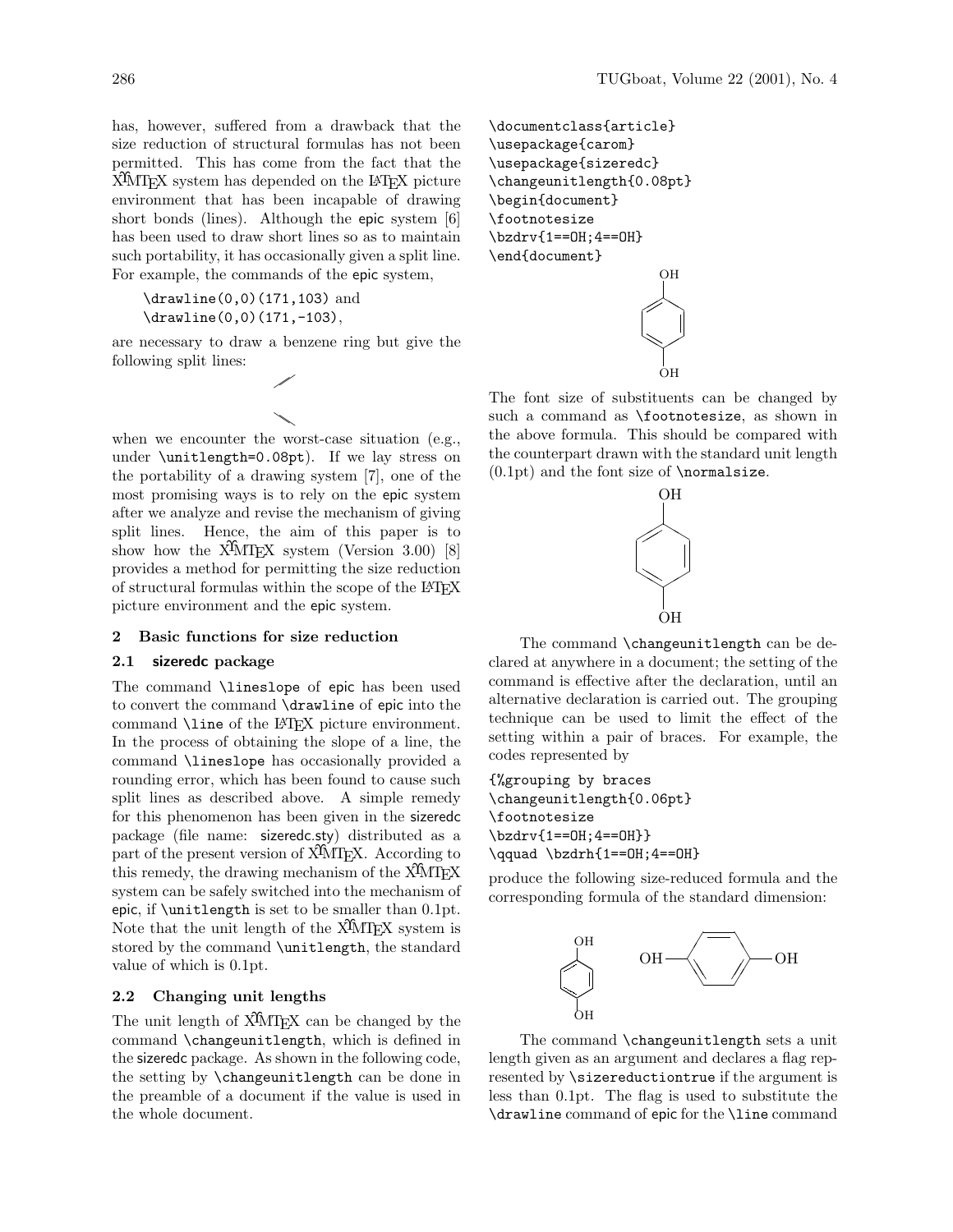of L<sup>AT</sup>EX 2<sub>ε</sub>. Hence, the following setting is equivalent to the setting derived from the declaration command \changeunitlength{0.05pt}.



## 3 Examples of size reduction

#### 3.1 Size reduction of carbocycles

When \sizereductiontrue is not specified (i.e., \sizereductionfalse), the original picture environment of  $\angle MFX2_{\epsilon}$  works. Table 1 shows the comparison between cases with and without the use of sizeredc.sty, which simulates the difference between XIMT<sub>EX</sub> Version 3.00 and Version 2.00.

Without using the sizeredc package, X<sup>I</sup>MT<sub>E</sub>X commonds such as

# {\unitlength=0.07pt \bzdrv{}} and {\unitlength=0.06pt \bzdrv{}}

give incomplete formulas of benzene that have no inner double bonds (slanted lines), as found in the left column of Table 1. The disappearance of the inner bonds are in agreement with the original specification of the LATEX picture environment. In fact, the  $\lambda$ line command with slopes (5,3) and (5, -3) cannot draw extremely short lines, although it is promised to draw longer lines under usual conditions (e.g., \unitlength=0.1pt or 0.08pt without using the sizeredc package). By using the commands of sizeredc such as

#### {\changeunitlength{0.07pt}\bzdrv{}},

the slanted lines are revived to give complete formulas of benzene, as shown in the right column of Table 1.

## 3.2 Size Reduction of heterocycles

Table 2 shows the effect of size reduction to the drawing of 4-chloropyridine, where \unitlength is changed from 0.1pt (default value) to 0.04pt by using \changeunitlength.

## 3.3 Nested substitution

Formulas with nested substitution can be completely reduced in size by the following code:

\changeunitlength{0.07pt}\scriptsize \decaheterov[]{4a==N}{4D==O;7B==HO;%  ${10}A = H;$ 

|  |  |  |  | Table 1: With and without sizeredc.sty |
|--|--|--|--|----------------------------------------|
|--|--|--|--|----------------------------------------|

| with sizeredc.sty |  |
|-------------------|--|
| (Version 3.00)    |  |
| 0.08pt            |  |
|                   |  |
| $0.07$ pt         |  |
|                   |  |
| 0.06pt            |  |
|                   |  |
|                   |  |

<sup>a</sup>Slanted inner bonds disappear.

Table 2: Size reduction of 4-Chloropyridine



 ${}^aA$  standard size.

<sup>b</sup>The font size is set by  $\mathrm{small}$ 

 $c$ The font size is set by  $\scriptstyle\setminus$ scriptsize

<sup>d</sup>The font size is set by  $\tau$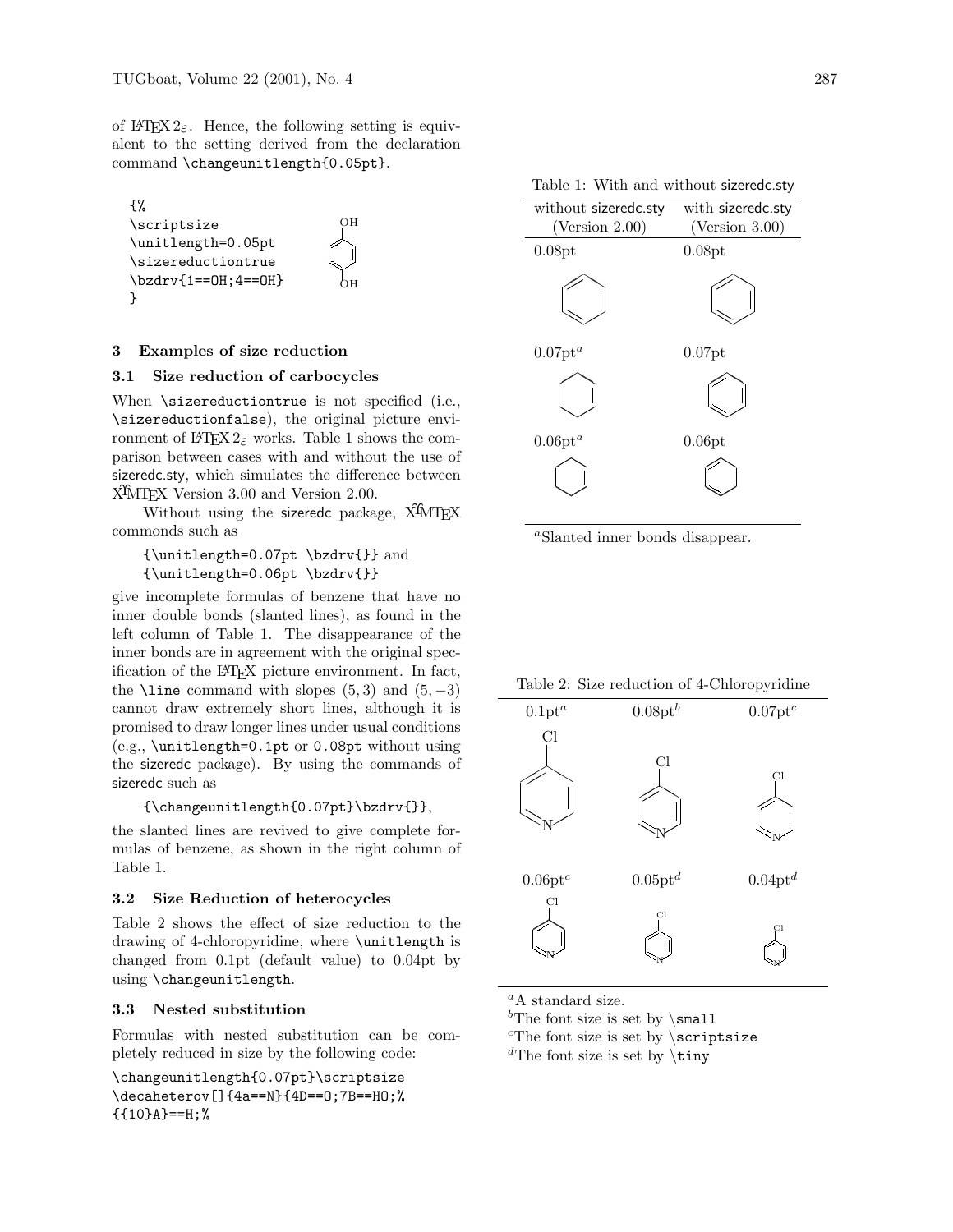```
\changeunitlength{0.07pt}
\scriptsize
\bzdrv{1==OH;5==CH$_{3}$;4==OC$_{16}$H$_{33}$;2==\ryl(4==NH--SO$_{2}$)%
{4==\bzdrh{1==(yl);2==OCH$_{2}$CH$_{2}$OCH$_{3}$;%
5 = \ryl(2 == NH--S0$_{2}$) {\4 == \bzdr}{1 == (yl)}; 5 == \ryl(2 == SO$_{2}$--NH){4=-\naphdrh{1=-(y1)};5==0H;8==\ly1(4==N)=4==\bzdrh{4==(y1)};1==NO$_{2}$;5==SO$_{2}$CH$_{3}$}}}}}}}}}
```
(\changeunitlength{0.07pt})



# (\changeunitlength{0.1pt})



Figure 1: A cyan dye releaser drawn at unit lengths 0.07pt and 0.1pt